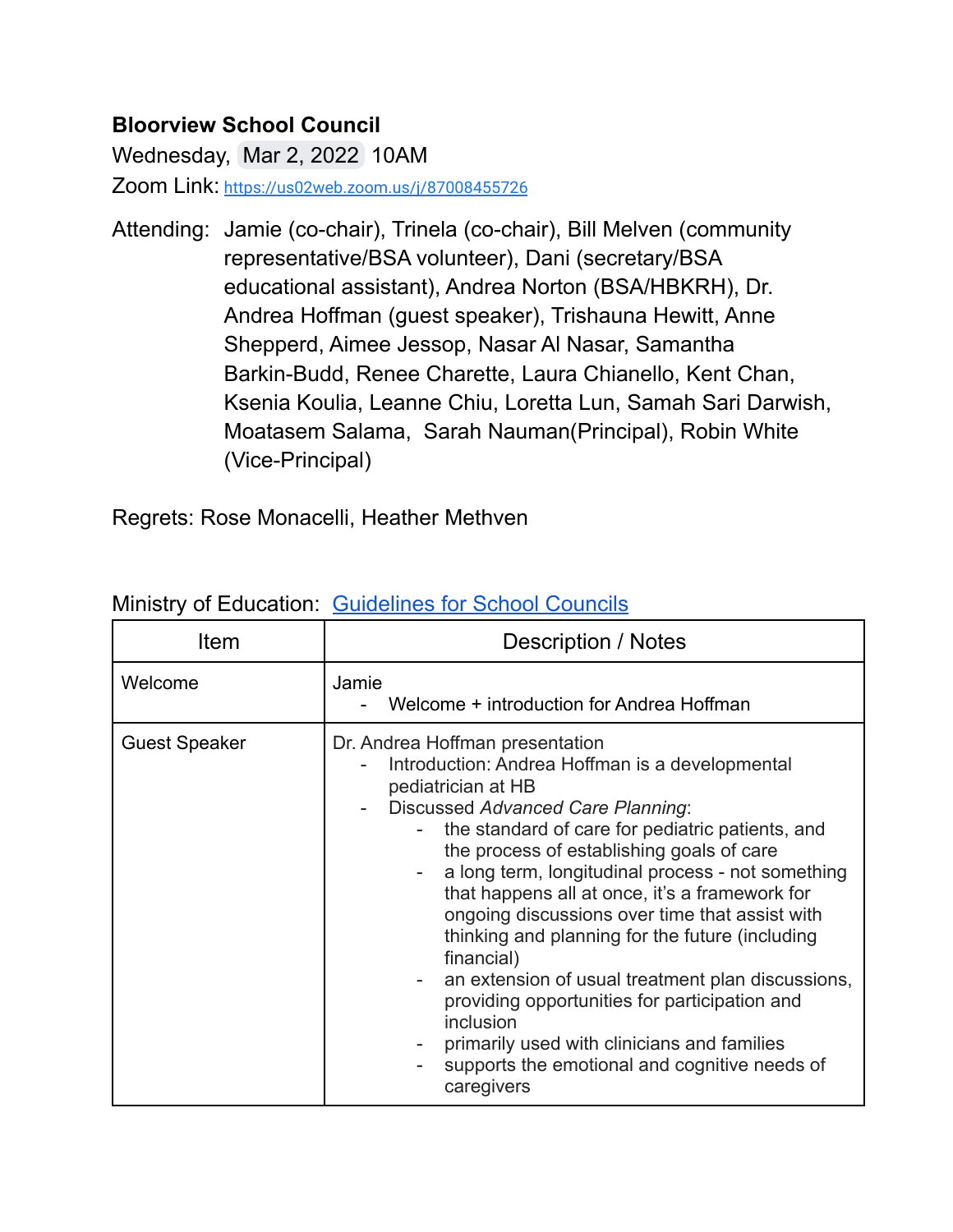|                                                | assists with monitoring and preventing future<br>medical concerns & preparation in case of severe<br>or life threatening injury<br>key points: empowers individuals and families,<br>$\overline{\phantom{0}}$<br>embraces uncertainty, difficult decisions don't<br>need to be made during a moment of crisis, not<br>all questions/discussions will have a solution but<br>they can open the door to conversations<br>Introduced The Future Care Planning Postcard:<br>developed to prompt and guide conversations<br>encourages families to start early, providing<br>-<br>topics to consider for the future<br>topics of importance are dependent on the needs<br>of each individual family, not all steps will apply or<br>will happen in order (i.e. planning may take place<br>prior to full discussions with healthcare<br>professionals to eliminate decisions being made<br>in a moment of crisis)<br>co-created with families, clients, alumni, and the<br>youth advisory group<br>available in English & French<br>side A: highlights the different sections (function,<br>family, fitness, friends & fun, future health)<br>side B: provides a 5-step process for future<br>planning (think, talk, learn, plan, share) |
|------------------------------------------------|------------------------------------------------------------------------------------------------------------------------------------------------------------------------------------------------------------------------------------------------------------------------------------------------------------------------------------------------------------------------------------------------------------------------------------------------------------------------------------------------------------------------------------------------------------------------------------------------------------------------------------------------------------------------------------------------------------------------------------------------------------------------------------------------------------------------------------------------------------------------------------------------------------------------------------------------------------------------------------------------------------------------------------------------------------------------------------------------------------------------------------------------------------------------------------------------------------------------------------|
| <b>High School Students</b><br>Report (10 Min) | Postponed                                                                                                                                                                                                                                                                                                                                                                                                                                                                                                                                                                                                                                                                                                                                                                                                                                                                                                                                                                                                                                                                                                                                                                                                                          |
| Principal/Vice-Principal<br>Report             | Sarah<br>Thank you to Dr. Andrea Hoffman<br>Important discussion today because we need more<br>opportunity to share and connect with each other<br><b>School Update</b><br>Public health guidelines for COVID-19 might be<br>changing, however no changes have been made to<br>hospital guidelines (which we follow). Until you hear<br>directly from Bloorview School, assume we are following<br>the same guidelines as currently (including screening).<br>March Break is coming up. An indoor March Break "trip"<br>$\qquad \qquad -$<br>is being planned for the students to participate in:<br>Olympics theme.<br>2nd Awards Assembly - you will be informed in advance<br>if your child is receiving an award, please keep it a<br>secret. Every student receives an award at some point                                                                                                                                                                                                                                                                                                                                                                                                                                    |